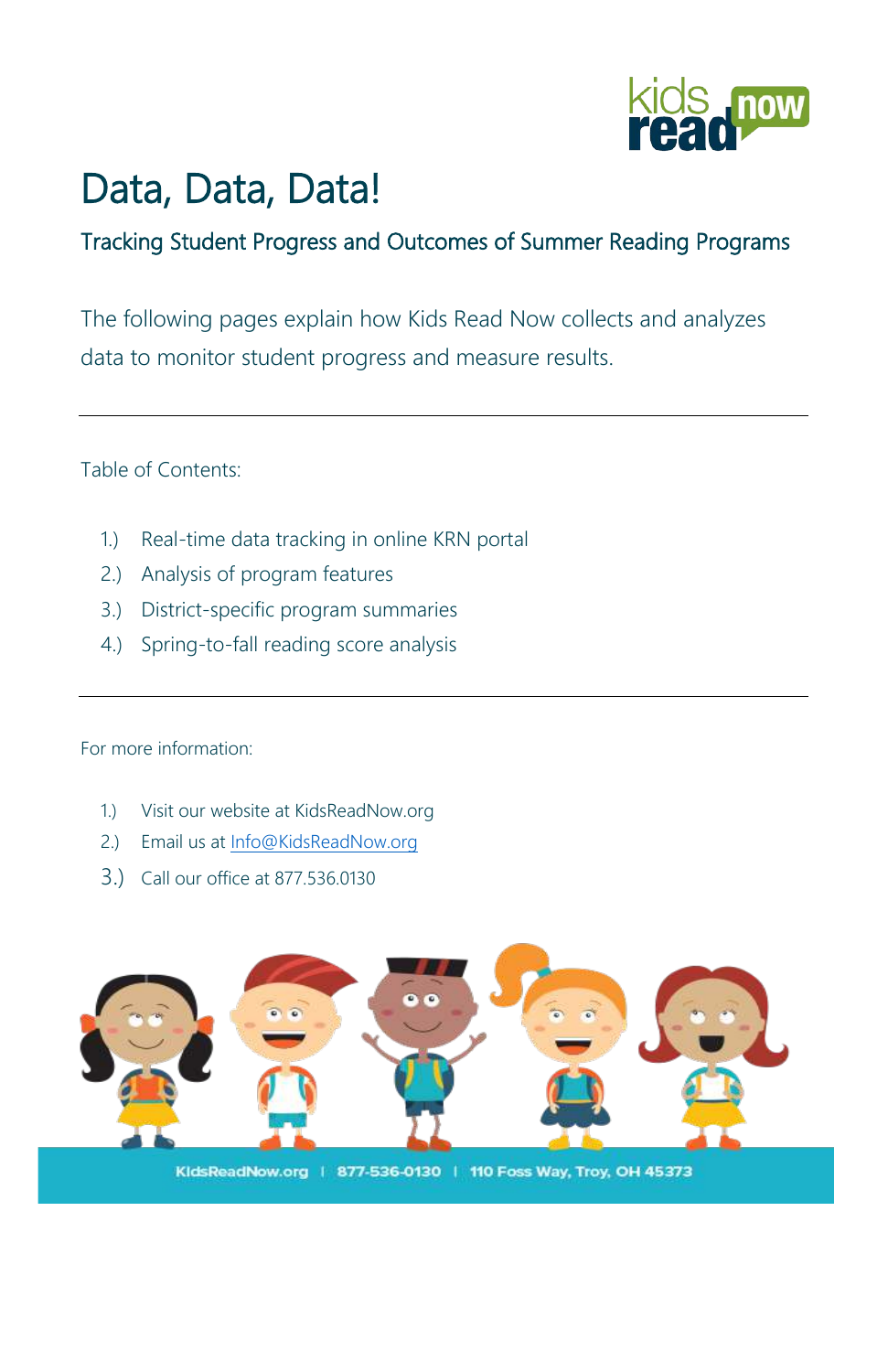#### 1



# Real-Time Data Tracking

The Kids Read Now online data portal allows educators and parents to monitor student progress in real time throughout the summer.

| <b>CURRENT DATA SET</b> |              |
|-------------------------|--------------|
| <b>Books Read</b>       | 2017<br>in   |
| <b>Books Read</b>       | ntly applied |
| <b>Books Shipped</b>    | <b>LTERS</b> |
| Program Completed       |              |

### The most important datasets in one location…

You can view the total and average number of books read, books delivered, and students who have completed the program with just a few clicks.

### Filter by district, school, grade, teacher, or student…

Don't waste time sifting through irrelevant data! Choose how deeply you want to examine your district's progress.





### Compare groups of students to find out who needs extra help…

You can create customized student groups and compare them to one another to find out which cohorts are doing well and which need extra motivation.

### Download customized spreadsheets for further analysis…

Use our CSV Builder to choose which data you want in a downloadable spreadsheet so you can do some digging on your own!

| <b>SELECT TABLE</b>     |                                                 |  |
|-------------------------|-------------------------------------------------|--|
| Aggregated Student Info |                                                 |  |
| <b>SELECT COLUMNS</b>   |                                                 |  |
|                         | x Student Id   x Grade   x Ethnicity            |  |
|                         | <b>x Gender   x Free Reduced Lunch Eligible</b> |  |
|                         | <b>×Books Read   ×Books Shipped</b>             |  |
|                         | <b>× Participated Previous Year</b>             |  |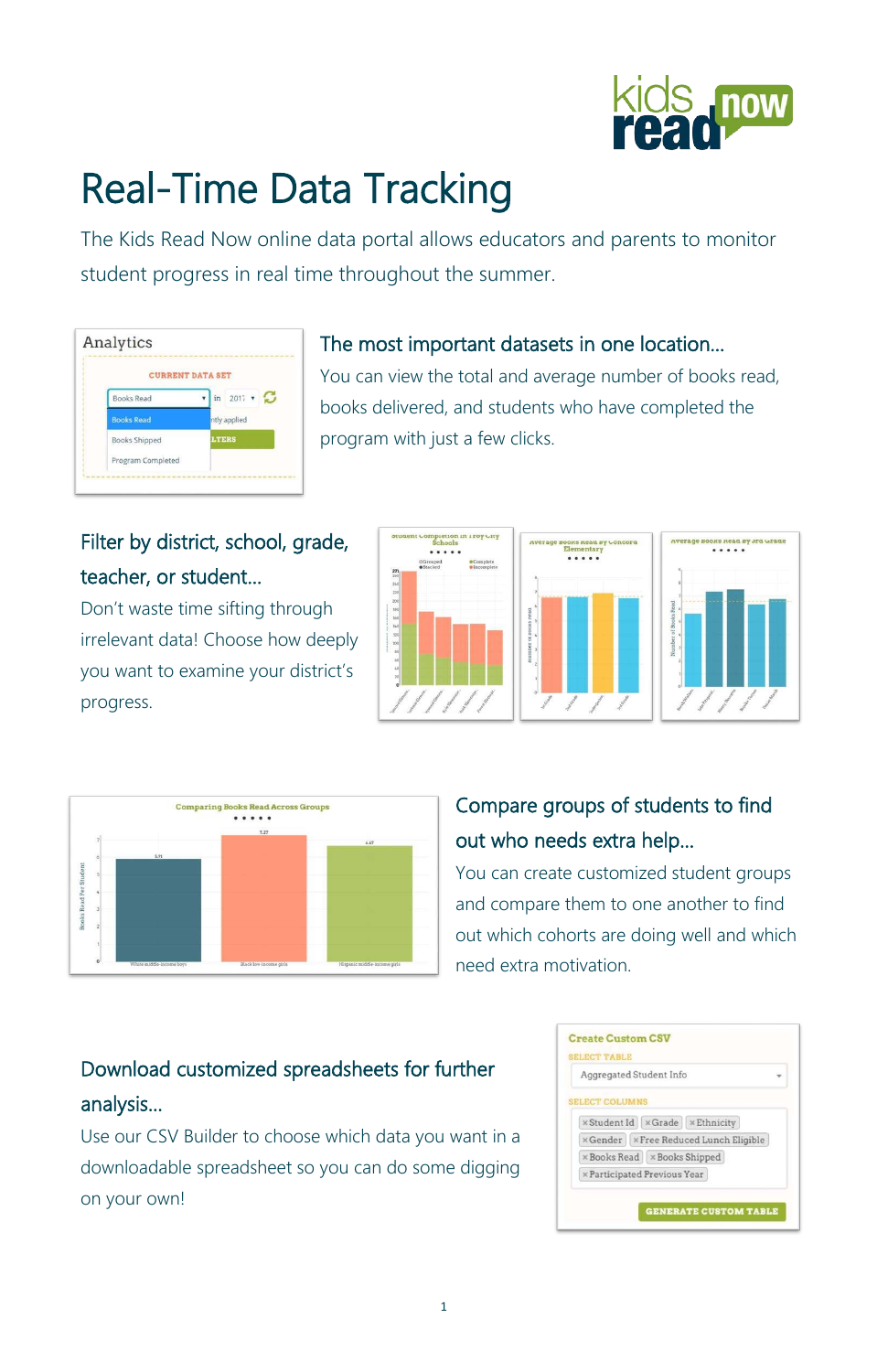

# Analysis of Program Features

Each year, Kids Read Now conducts a rigorous evaluation of the program based on the data we collected during the summer. This helps to identify what works and what doesn't so we can make improvements for future years.

We track how many students have reported books or sent support requests so we can find trends and identify problems as they occur.



#### Monitor daily/weekly program engagement…

#### Compare relevant cohorts to see which groups are doing well…

Kids Read Now compares district-level data to see which districts are progressing and which may need some extra motivation.



#### Determine which program features were effective…

We use the data we collect throughout the summer to identify which program features enhance the student experience and which ones are ineffective.



| Week                  | <b>Expected Newly</b><br><b>Active Students</b> | <b>Actual Active</b><br>Students | Difference | % DITT IN<br>Expected vs<br>Actual |  |  |
|-----------------------|-------------------------------------------------|----------------------------------|------------|------------------------------------|--|--|
| 1                     | 2845                                            | 2845                             | n/a        | n/a                                |  |  |
| 2                     | 1418                                            | 1418                             | n/a        | n/a                                |  |  |
| 3                     | 671                                             | 671                              | n/a        | n/a                                |  |  |
| 4                     | 473                                             | 473                              | n/a        | n/a                                |  |  |
| 5 (postcards arrive)  | 230                                             | 511                              | 281        | 122.17%                            |  |  |
| 6                     | 125                                             | 234                              | 109        | 87.20%                             |  |  |
| 7                     | 67                                              | 84                               | 17         | 25.37%                             |  |  |
| 8                     | 37                                              | 110                              | 73         | 197.30%                            |  |  |
| 9                     | 52                                              | 90                               | 38         | 73.08%                             |  |  |
| 10 (4th book arrives) | 32                                              | 151                              | 119        | 371.88%                            |  |  |
| 11                    | 20                                              | 66                               | 46         | 230.00%                            |  |  |
| 12                    | 12                                              | 97                               | 85         | 708.33%                            |  |  |
| 13                    | 8                                               | 34                               | 26         | 325.00%                            |  |  |
| Weeks 5 - 13          | 583                                             | 1377                             | 794        | 136.19%                            |  |  |

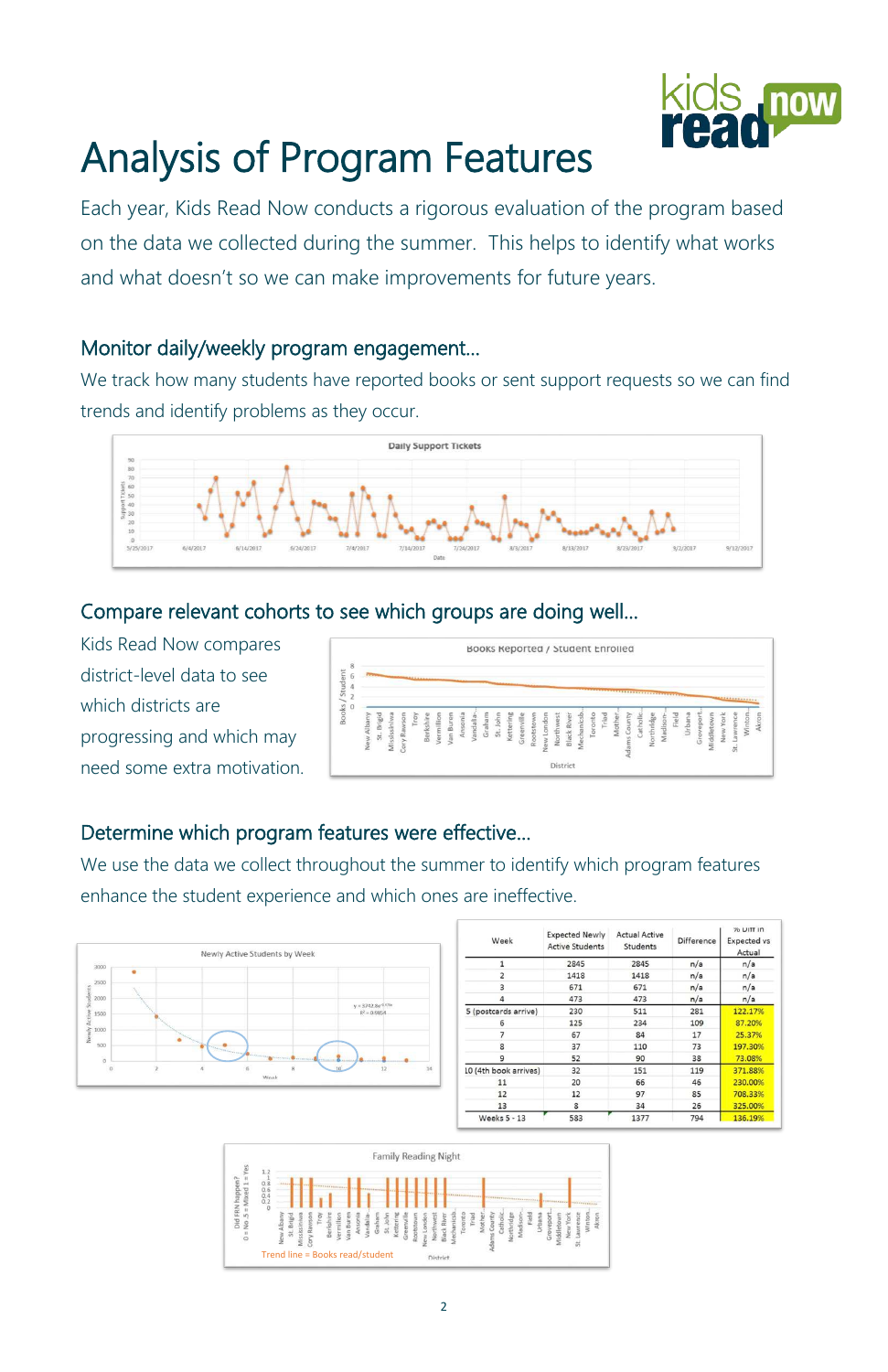

## District Program Summaries

Every year after the summer program ends, we send each district a summary of their enrollment, participation, and parent survey results. We compare your district to others and compare your schools to each other so you have a wellrounded view of the program.

#### Compare enrollment rates…

We compare each district's enrollment rates to the average and best districts in the program so you can see where your district lands.





#### Visualize participation data…

Our participation charts show how many students read no books, 1-4 books, 5-8 books, and how many completed the program with 9 or more books.

#### Measure parent and student satisfaction…

Each year, we send out a parent survey so parents can tell us what they thought of the program. Each district receives a copy of the

Library Extremely Code Rewards Kept Important Good Program Variety of Books Receiving Level Great Program Great Incentive **Books in the Mail Experience Selection** Summer Able Loved Fun Enjoyed Chose New Books super Easy Great Way Questions

results.

**Think Text Reading Skills Family Reporting Start** 

| <b>To Boost Enrollment:</b>                      |                                                                                                                                                                                              |                                                                                                                                                                                                                              |  |  |  |
|--------------------------------------------------|----------------------------------------------------------------------------------------------------------------------------------------------------------------------------------------------|------------------------------------------------------------------------------------------------------------------------------------------------------------------------------------------------------------------------------|--|--|--|
| Goal                                             | What we will do:                                                                                                                                                                             | What you can do:                                                                                                                                                                                                             |  |  |  |
| Auto-enroll all eligible students                | -Continue using Clever software to pull<br>data directly from your district's SIS<br>-Develop a CSV upload option to auto-<br>enroll all students from a spreadsheet                         | -Make sure you provide relevant<br>student data for auto-enrollment<br>Review student data upon enrollment<br>to ensure that data is accurate                                                                                |  |  |  |
| Simplify data entry to enroll students<br>online | Redesign our online enrollment and<br>account creation features to simplify<br>sign-up                                                                                                       | -Make sure that you verify student<br>information and book selections online                                                                                                                                                 |  |  |  |
| Build enthusiasm among parents and<br>students.  | -Provide posters to hang in the school<br>-Provide an informational parent hand-<br>out to send home with enrollment form<br>-Provide recommended script for calls<br>home to families.      | -Excite students with frequent in-school<br>reminders<br>-Make periodic calls home to parents<br>rominding them to enroll.<br>-Provide extra incentives to enroll (ex. A<br>pizza party for classes with 100%<br>enrollments |  |  |  |
| Expand and enhance book selection                | -Expand our selection to 30 titles per<br>grade<br>-Ensure that book selection contains.<br>20% multicultural and bilingual books<br>-Build a literacy committee to revamp<br>book selection | Nominate one representative from your<br>district/school to serve on our literacy<br>committee                                                                                                                               |  |  |  |

#### Identify areas of improvement for future years…

Upon combing through the data, we let you know how we plan to improve the program and how you can help boost your results in future years.